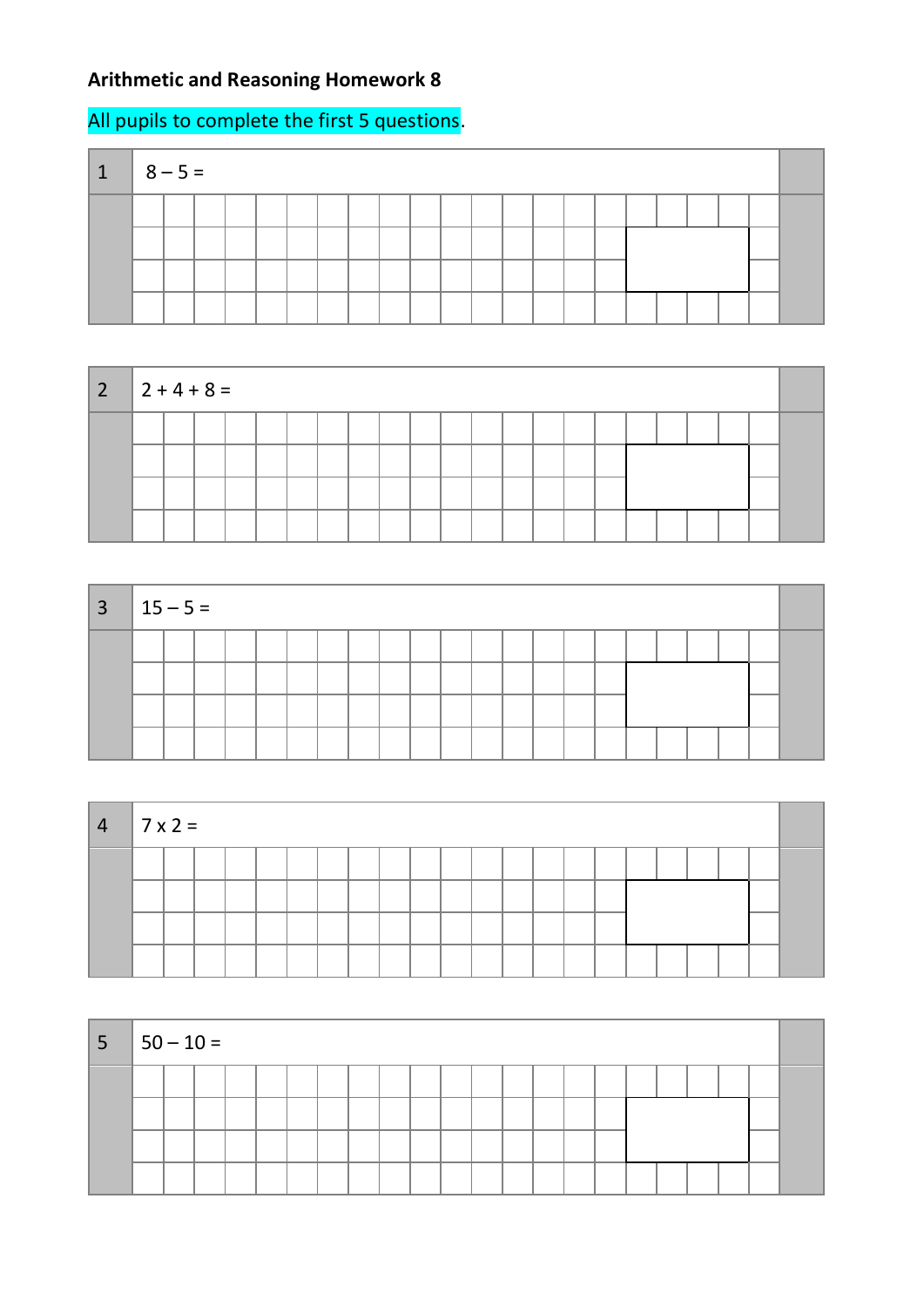| 6 | $ 3 + 17 =$ |  |  |  |  |  |  |  |  |  |  |
|---|-------------|--|--|--|--|--|--|--|--|--|--|
|   |             |  |  |  |  |  |  |  |  |  |  |
|   |             |  |  |  |  |  |  |  |  |  |  |
|   |             |  |  |  |  |  |  |  |  |  |  |
|   |             |  |  |  |  |  |  |  |  |  |  |

|  |  | $+10 = 27$ |  |  |  |  |  |  |  |  |  |
|--|--|------------|--|--|--|--|--|--|--|--|--|
|  |  |            |  |  |  |  |  |  |  |  |  |
|  |  |            |  |  |  |  |  |  |  |  |  |
|  |  |            |  |  |  |  |  |  |  |  |  |
|  |  |            |  |  |  |  |  |  |  |  |  |

| 8 | $24 + 4 =$ |  |  |  |  |  |  |  |  |  |  |  |
|---|------------|--|--|--|--|--|--|--|--|--|--|--|
|   |            |  |  |  |  |  |  |  |  |  |  |  |
|   |            |  |  |  |  |  |  |  |  |  |  |  |
|   |            |  |  |  |  |  |  |  |  |  |  |  |
|   |            |  |  |  |  |  |  |  |  |  |  |  |

| 9 | $ 60 + 30 =$ |  |  |  |  |  |  |  |  |  |  |  |
|---|--------------|--|--|--|--|--|--|--|--|--|--|--|
|   |              |  |  |  |  |  |  |  |  |  |  |  |
|   |              |  |  |  |  |  |  |  |  |  |  |  |

| 10 $\frac{1}{2}$ of 16 = |  |  |  |  |  |  |  |  |  |  |  |
|--------------------------|--|--|--|--|--|--|--|--|--|--|--|
|                          |  |  |  |  |  |  |  |  |  |  |  |
|                          |  |  |  |  |  |  |  |  |  |  |  |
|                          |  |  |  |  |  |  |  |  |  |  |  |
|                          |  |  |  |  |  |  |  |  |  |  |  |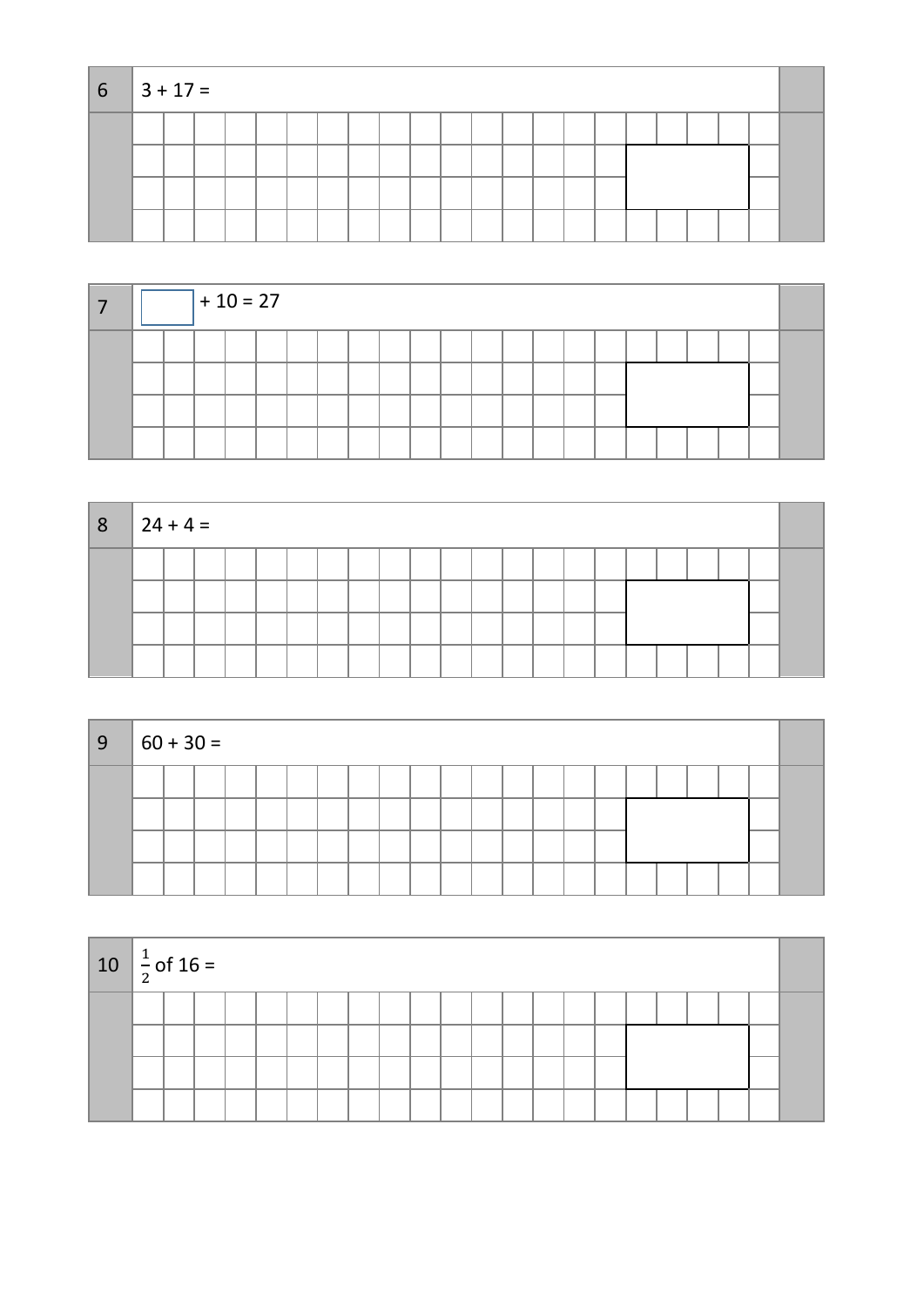| $11   522 + 12 =$ |  |  |  |  |  |  |  |  |  |  |  |
|-------------------|--|--|--|--|--|--|--|--|--|--|--|
|                   |  |  |  |  |  |  |  |  |  |  |  |
|                   |  |  |  |  |  |  |  |  |  |  |  |
|                   |  |  |  |  |  |  |  |  |  |  |  |
|                   |  |  |  |  |  |  |  |  |  |  |  |

| $12 \mid 342 - 157 =$ |  |  |  |  |  |  |  |  |  |  |  |
|-----------------------|--|--|--|--|--|--|--|--|--|--|--|
|                       |  |  |  |  |  |  |  |  |  |  |  |
|                       |  |  |  |  |  |  |  |  |  |  |  |
|                       |  |  |  |  |  |  |  |  |  |  |  |
|                       |  |  |  |  |  |  |  |  |  |  |  |

| $13 \left  \frac{2}{4} \right.$ of 24 = |  |  |  |  |  |  |  |  |  |  |  |
|-----------------------------------------|--|--|--|--|--|--|--|--|--|--|--|
|                                         |  |  |  |  |  |  |  |  |  |  |  |
|                                         |  |  |  |  |  |  |  |  |  |  |  |
|                                         |  |  |  |  |  |  |  |  |  |  |  |
|                                         |  |  |  |  |  |  |  |  |  |  |  |

| $14   567 + 117 =$ |  |  |  |  |  |  |  |  |  |  |  |  |  |  |  |
|--------------------|--|--|--|--|--|--|--|--|--|--|--|--|--|--|--|
|                    |  |  |  |  |  |  |  |  |  |  |  |  |  |  |  |
|                    |  |  |  |  |  |  |  |  |  |  |  |  |  |  |  |
|                    |  |  |  |  |  |  |  |  |  |  |  |  |  |  |  |
|                    |  |  |  |  |  |  |  |  |  |  |  |  |  |  |  |

| $15$   478 - 136 = |  |  |  |  |  |  |  |  |  |  |  |  |  |  |  |
|--------------------|--|--|--|--|--|--|--|--|--|--|--|--|--|--|--|
|                    |  |  |  |  |  |  |  |  |  |  |  |  |  |  |  |
|                    |  |  |  |  |  |  |  |  |  |  |  |  |  |  |  |
|                    |  |  |  |  |  |  |  |  |  |  |  |  |  |  |  |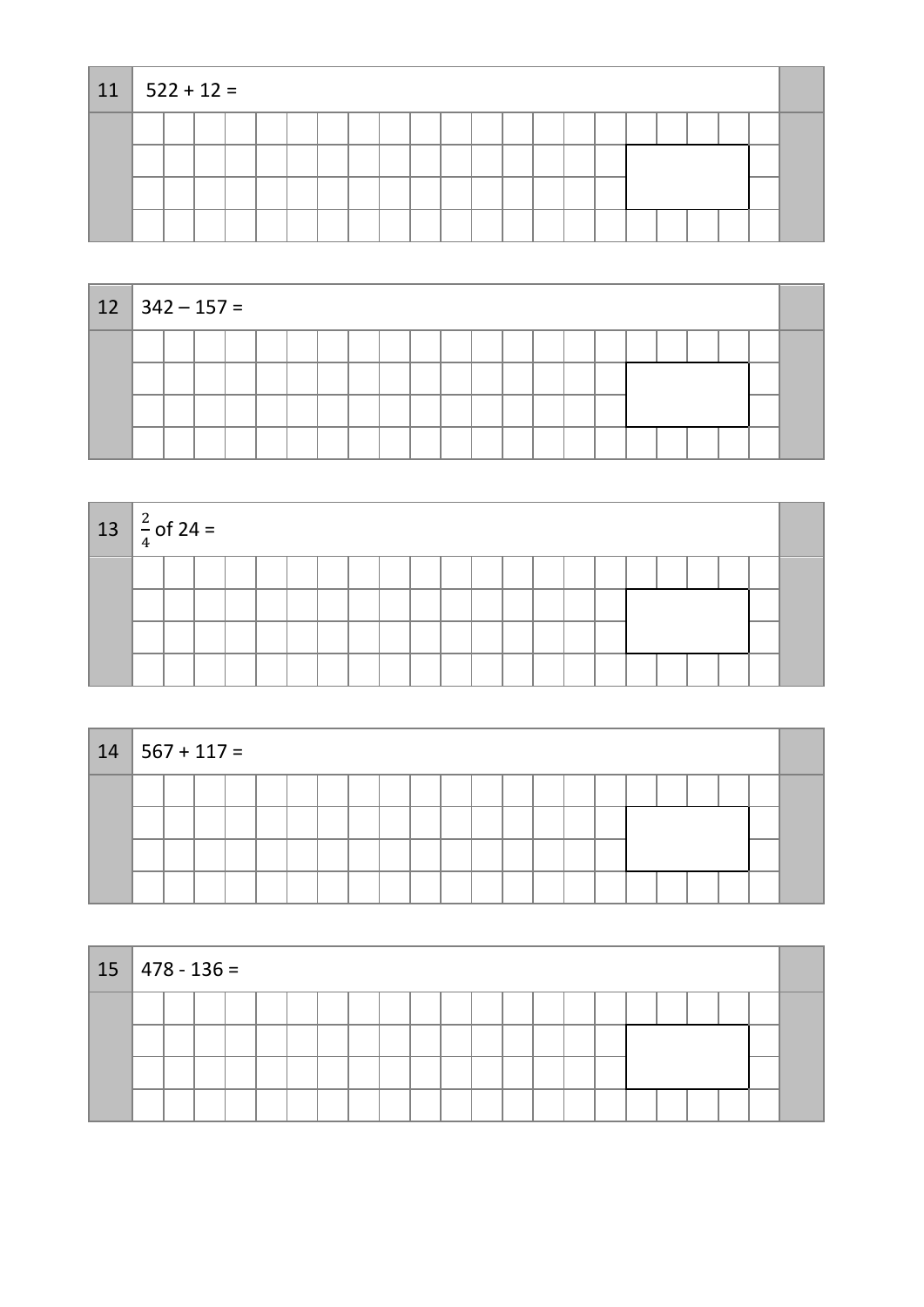| 16 | Mark with an arrow where the number 150 goes on the number<br>line. |
|----|---------------------------------------------------------------------|
|    | $\overline{0}$<br>200                                               |
| 17 | Mark with an arrow where the number 250 goes on the<br>number line. |
|    | 100<br>300                                                          |
| 18 | Mark with an arrow where the number 746 goes on the<br>number line. |
|    | 500<br>1000                                                         |
| 19 | Circle the calculation, which has the answer closest to 100:        |
|    | $57 + 86 =$<br>$44 + 53 =$                                          |
|    | $47 + 32 = 200 + 79 =$                                              |
| 20 | Circle the calculation, which has the answer closest to 500:        |
|    | $565 + 475 = 75 + 170 =$                                            |
|    | $372 + 130 = 362 + 170 =$                                           |
|    |                                                                     |